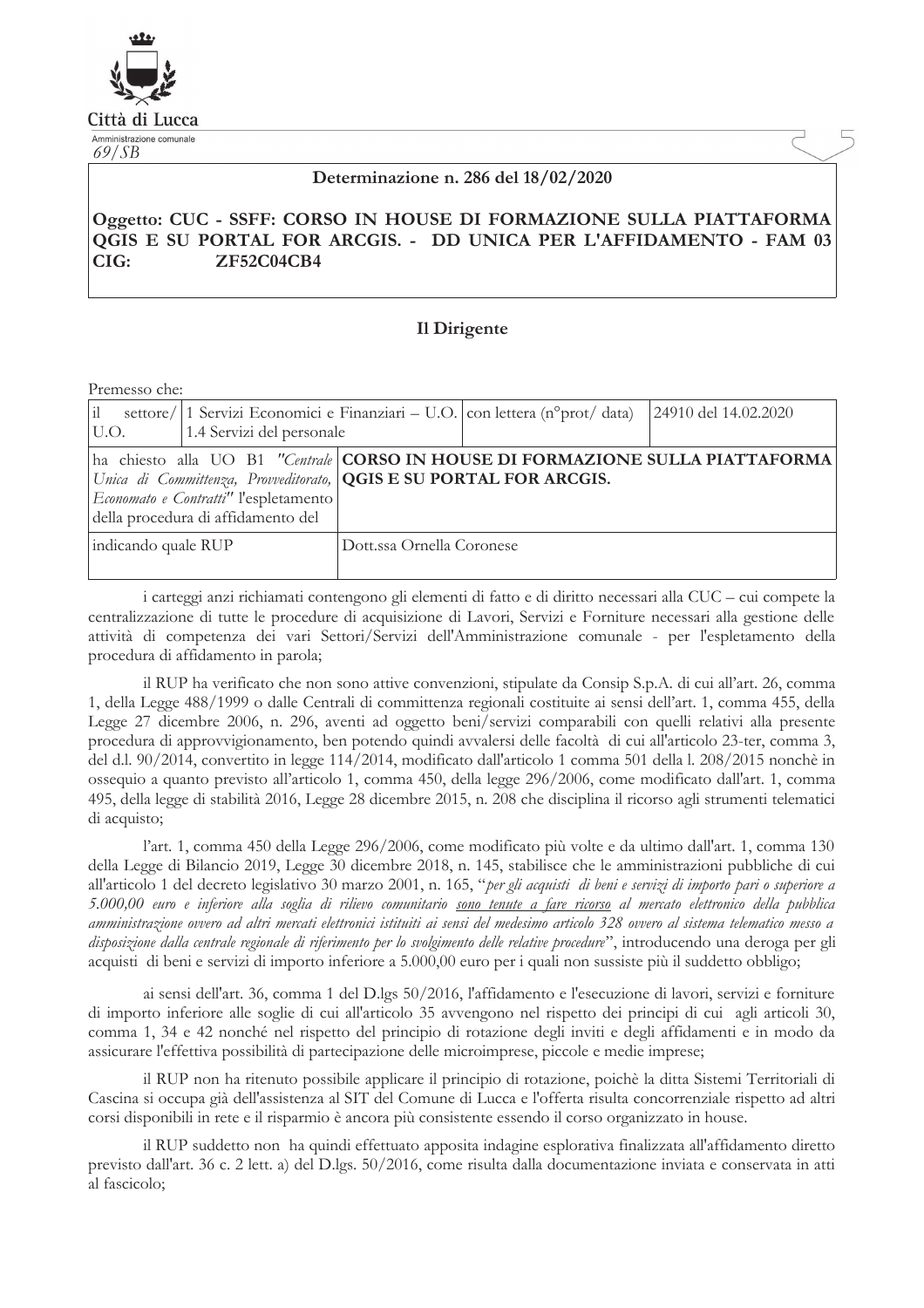il fine da perseguire, l'oggetto, la forma, le clausole ritenute essenziali, le modalità di scelta del contraente e le ragioni che motivano la scelta nel rispetto della vigente normativa, vengono di seguito specificati:

| a            | <i>l'interesse</i><br>soddisfare                                                                                                                                                                                                                                                                                                                                                       | pubblico che si intende La finalità del corso è quella di somministrare una formazione<br>specifica riguardo l'utilizzo di programmi GIS al personale dell'Ente<br>e a volontari del servizio civile, con un risparmio consistente essendo<br>in house |  |  |  |
|--------------|----------------------------------------------------------------------------------------------------------------------------------------------------------------------------------------------------------------------------------------------------------------------------------------------------------------------------------------------------------------------------------------|--------------------------------------------------------------------------------------------------------------------------------------------------------------------------------------------------------------------------------------------------------|--|--|--|
| b            | l'oggetto del servizio                                                                                                                                                                                                                                                                                                                                                                 | DI<br><b>SULLA</b><br><b>CORSO</b><br>IN<br><b>HOUSE</b><br><b>FORMAZIONE</b><br>PIATTAFORMA QGIS E SU PORTAL FOR ARCGIS.                                                                                                                              |  |  |  |
| $\mathsf{C}$ | la durata                                                                                                                                                                                                                                                                                                                                                                              | 31.03.2020                                                                                                                                                                                                                                             |  |  |  |
| d            | il contratto verrà stipulato mediante corrispondenza secondo l'uso del commercio consistente in un apposito<br>scambio di lettere, tramite posta elettronica certificata o strumenti analoghi negli altri Stati membri, come<br>previsto dall'art. 32, comma 14, del D.lgs 50/2016 in caso di procedura negoziata ovvero per gli affidamenti di<br>importo non superiore a 40.000 euro |                                                                                                                                                                                                                                                        |  |  |  |
| e            | i termini, le modalità e le condizioni del servizio in oggetto sono contenute nella lettera di richiesta di avvio<br>della procedura                                                                                                                                                                                                                                                   |                                                                                                                                                                                                                                                        |  |  |  |
| f            | è stato giudicato inopportuno suddividere in più lotti l'affidamento in esame, in quanto trattasi di servizio di<br>natura omogenea.                                                                                                                                                                                                                                                   |                                                                                                                                                                                                                                                        |  |  |  |
| g            | non è stato redatto il Documento Unico per la Valutazione dei Rischi da Interferenza (DUVRI) previsto dal<br>D.Lgs 81/2008, conseguentemente i costi di sicurezza sono pari a € 0,00, poichè.prestazione d'opera<br>intellettuale                                                                                                                                                      |                                                                                                                                                                                                                                                        |  |  |  |
| h            | l'operatore economico aggiudicatario si assumerà gli obblighi della tracciabilità dei flussi finanziari previsti<br>dall'art. 3 della Legge 13 Agosto 2010 n.136 e successive modifiche ed integrazioni                                                                                                                                                                                |                                                                                                                                                                                                                                                        |  |  |  |
|              | il servizio in oggetto, ai sensi dell'art. 1, comma 13, del D.L. 95/2012, convertito in L. 135/2012, e successive<br>modifiche ed integrazioni, è soggetta alla clausola risolutiva, pertanto qualora si rendessero disponibili strumenti<br>di acquisto CONSIP compatibili, verrà attivata la procedura prevista dal comma 13 dell'art. 1 suddetto                                    |                                                                                                                                                                                                                                                        |  |  |  |
|              | m il criterio di aggiudicazione consiste nella valutazione da parte del Rup della congruità delle condizioni quali-<br>quantitative ed economiche acquisite                                                                                                                                                                                                                            |                                                                                                                                                                                                                                                        |  |  |  |
|              |                                                                                                                                                                                                                                                                                                                                                                                        |                                                                                                                                                                                                                                                        |  |  |  |

| L'Op. Econ.<br>sede<br>CF/PI                                         | Sistemi Territoriali Srl<br>Via Pietro di Lupo Parra Sud, 144 - Cascina - Pisa<br>01187240500 |           |                                                      |                      |          |                                                                 |      |
|----------------------------------------------------------------------|-----------------------------------------------------------------------------------------------|-----------|------------------------------------------------------|----------------------|----------|-----------------------------------------------------------------|------|
| ha presentato la sua migliore offerta pari ad $\epsilon$<br>2.200,00 |                                                                                               |           |                                                      |                      |          |                                                                 |      |
| eventuali<br>oneri<br>sicurezza: $\epsilon$                          | 0,00                                                                                          | $\%$ IVA: | Esente<br>sensi<br>dell'art.10 del<br>DPR.<br>633/72 | ai Totale $\epsilon$ | 2.200,00 | Eventuali<br>costi<br>per<br>rischi<br>da<br>interferenza:<br>€ | 0,00 |

il prezzo è stato ritenuto congruo dal RUP ed in linea ai prezzi di mercato, come si evince dal Verbale allegato alla presente non parte integrante;

la suddetta spesa trova la giusta copertura finanziaria nelle disponibilità iscritte nelle voci del Bilancio di previsione finanziario armonizzato 2020 - 2022 approvato con Delibera del Consiglio Comunale n. 119 del  $30.12.2019;$ 

in esito alla procedura di affidamento nei confronti dell'operatore suddetto sono stati effettuati i seguenti controlli, con esito regolare: verifica del requisito professionale (CCIAA) verifica della regolarità della posizione contributiva (DURC), verifica eventuali annotazioni nel casellario (banca dati ANAC);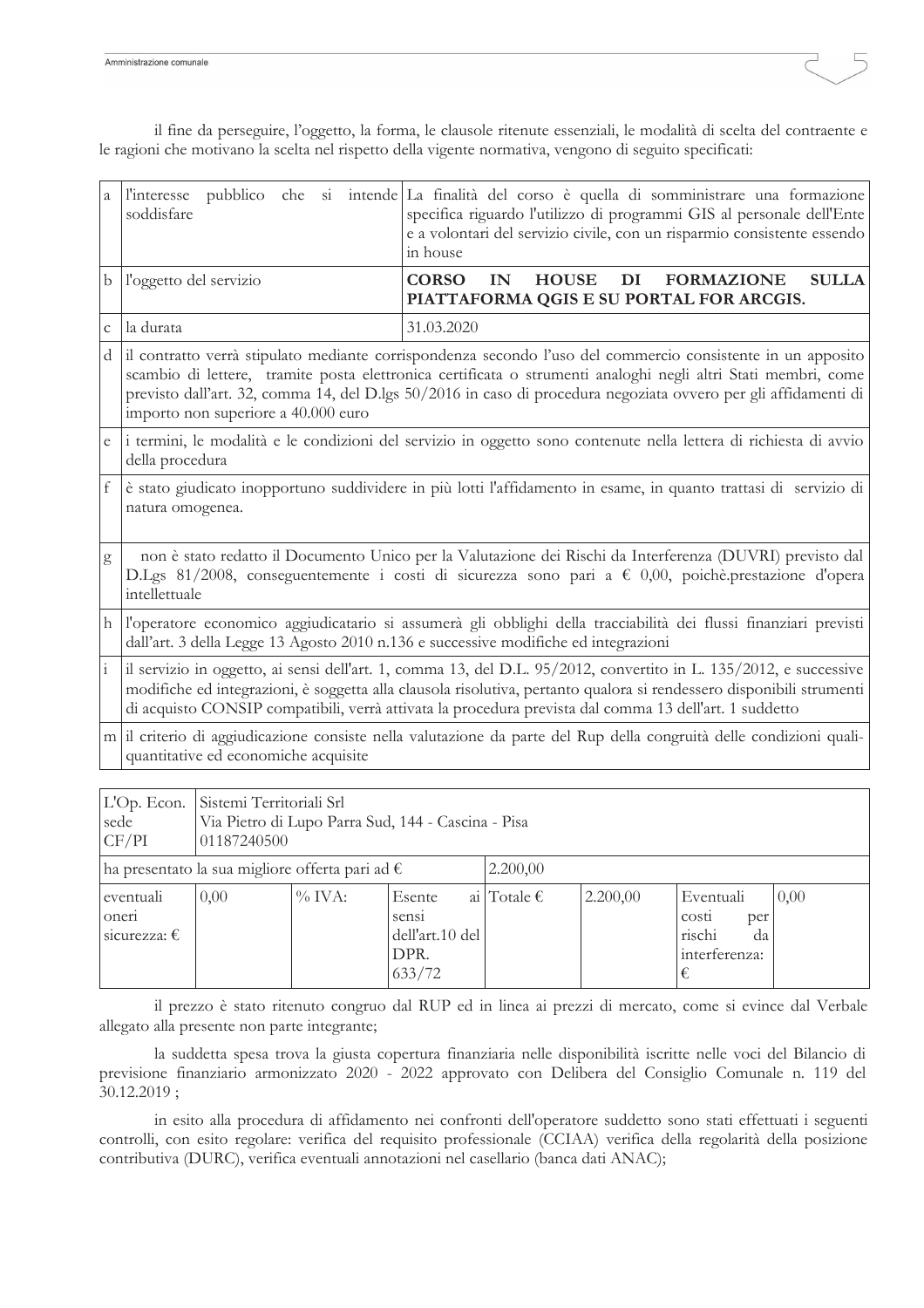in ottemperanza alla normativa vigente in materia di tracciabilità dei flussi finanziari (L. 13.08.2010 n. 136 e ss.mm.ii.) è stato acquisito il CIG (codice identificativo gara) riportato in oggetto, mentre all'Operatore Economico affidatario verrà richiesto il conto corrente dedicato alla P.A. su cui effettuare i pagamenti;

i pagamenti sono compatibili con gli stanziamenti di Bilancio;

per quanto sopra premesso, ai sensi dell'art. 107 del d. lgs. 18 agosto 2000 n. 267 ed in ragione delle competenze dirigenziali conferite con giusto decreto del Sindaco n. 3 del 30.01.2020, visti: il D. Lgs. 18 agosto 2000 n. 267, il D.Lgs. 18 aprile.2016, n. 50 e ss.mm.ii., il D.P.R. 5 ottobre 2010, n. 207, per quanto ancora in vigore; la L.R. Toscana n. 38 del 13-07-2007; l'art. 26, comma 3, della legge n. 488/1999; l'art. 1, commi 449, 450 e 451 della Legge 27 dicembre 2006, n. 296; la L. 6 luglio 2012 n. 94, la L. 7 agosto 2012 n. 135 e la L. 228 del 24 dicembre 2012,

## DETERMINA

1 di approvare, agli esiti delle risultanze della procedura, l'affidamento del servizio di cui all'oggetto a:

| Op. Economico | Sistemi Territoriali Srl                           |
|---------------|----------------------------------------------------|
| sede          | Via Pietro di Lupo Parra Sud, 144 - Cascina - Pisa |
| CF/PI         | 01187240500                                        |

2 di impegnare la somma complessiva di € 2.200,00 esente IVA ai sensi dell'art.10 DPR. 633/72

| cap PEG | esercizio di esigibilità<br>$(\text{anno}/1)$ | cronoprogramma di spesa<br>$(\text{anno}/1)$ | centro di costo |
|---------|-----------------------------------------------|----------------------------------------------|-----------------|
| 12334/1 | 2020                                          |                                              | ╰               |

 $\overline{3}$ di dare atto che:

 $3.1$ è fatta salva l'attivazione della clausola risolutiva – ai sensi dell'art. 1, comma 13, del D.L. 95/2012, convertito in L. 135/2012 e successive modifiche ed integrazioni – qualora si rendessero disponibili strumenti di acquisto CONSIP compatibili;

al Responsabile Unico del Procedimento spettano tutti i compiti previsti dalla normativa vigente, come  $3.2$ risulta dalla nota prot. richiamata in narrativa;

relativamente alla fase di affidamento e della stipula del contratto vengono assolti dalla U.O.B.1 gli  $3.3$ adempimenti nei confronti dell'Autorità di Vigilanza (AVCP), quelli previsti dalla L. 06.12.2012, n. 190, D. Lgs. 14.03.2013, n. 33 in materia di Trasparenza, nonché di quelli in ossequio al Piano per la prevenzione della Corruzione e della Trasparenza attualmente in vigore;

l'aggiudicazione è efficace in quanto sono stati verificati i prescritti requisiti ai sensi dell'art.32, c.7 del Codice  $3.4$ dei contratti pubblici;

viene trasmessa copia del presente atto e tutta la documentazione di gara al R.U.P. per tutti gli adempimenti  $3.5$ di competenza per la gestione dell'esecuzione del contratto e la liquidazione delle relative spettanze, per gli obblighi in materia di Trasparenza, Sitat Sa, Piano Triennale per la Prevenzione della Corruzione e della Trasparenza attualmente in vigore;

la procedura di affidamento è stata svolta nel rispetto del codice di comportamento del Comune di Lucca, di 3.6 cui al DPR 62/2013, adottato con deliberazione Giunta Comunale del 28 gennaio 2014 n. 13 (obblighi in materia di anticorruzione);

non si provvederà alla comunicazione di cui all'art. 76 del D. Lgs 18 aprile 2016, n. 50, trattandosi di 3.7 affidamento diretto:

3.8 il contratto sarà stipulato dal Comune di Lucca secondo l'uso del commercio consistente in un apposito scambio di lettere, tramite posta elettronica certificata, come previsto dall'art. 32, comma 14, del D.lgs 50/2016; nello stesso sarà menzionata la clausola di cui all'art. 53 comma 16-ter d. les 165/2001 attestante che l'aggiudicatario non si avvale dell'attività lavorativa o professionale di soggetti che abbiano cessato, nell'ultimo triennio, rapporto di dipendenza con la S.A., esercitando poteri autoritativi o negoziali nei propri confronti;

 $3.9$ il presente affidamento, allo stato, in funzione dell'importo, non rientra negli obblighi di comunicazione all'Anagrafe Tributaria;